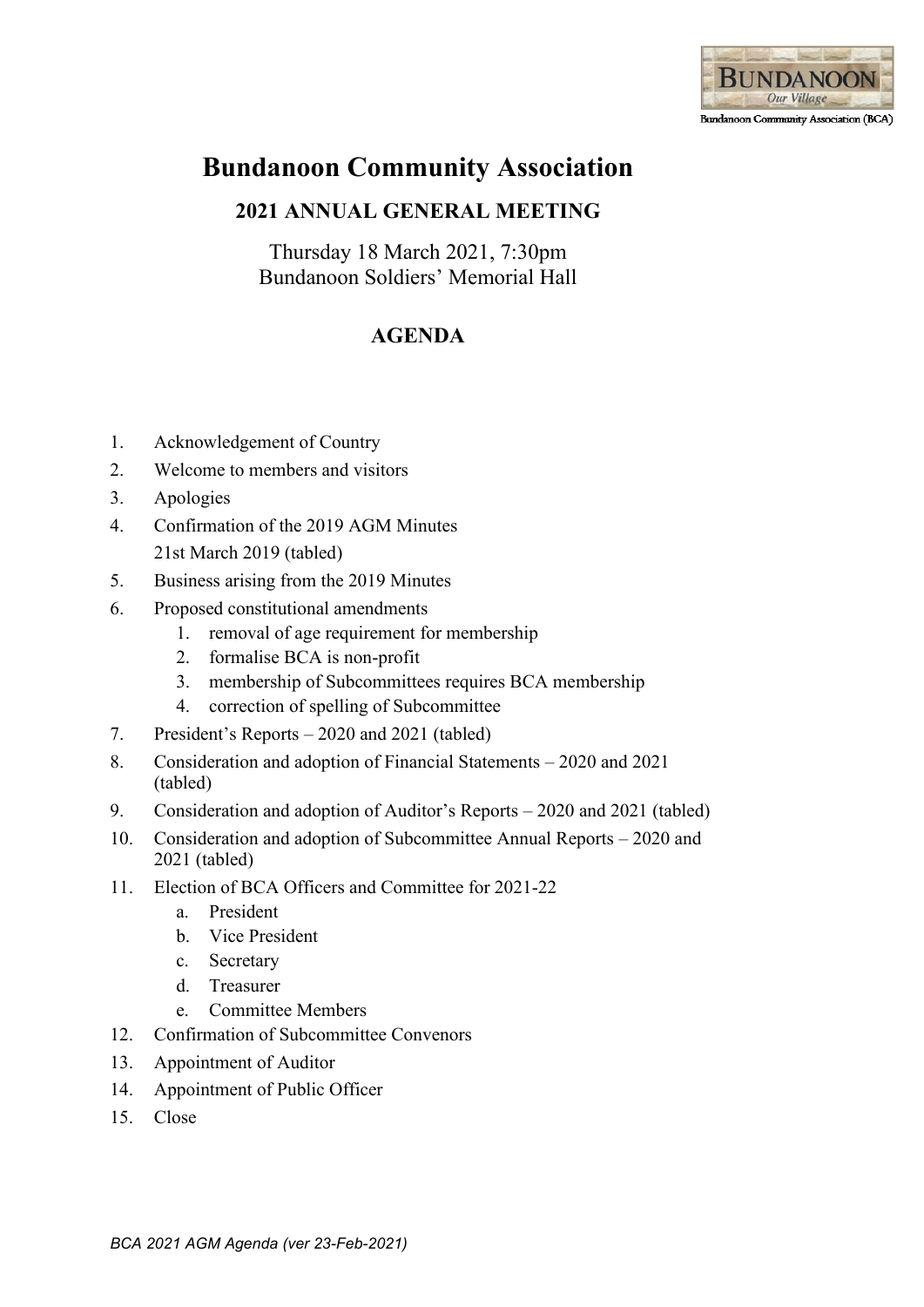### **85TH ANNUAL GENERAL MEETING**

Thursday 21st March 2019 Bundanoon Soldiers' Memorial Hall

### **MINUTES**

The meeting commenced at 7.30 pm

Attendance register: 59 Members

6 Guests/Visitors

5 Apologies

### **1. Acknowledgement of Country**

The Vice-President, Jeremy Tonks, opened the Meeting, and acknowledged the traditional owners of this area, the Gundungurra people, past, present and future.

### **2. Welcome to members and visitors**

The Vice-President extended a warm welcome to members and visitors.

### **3. Apologies**

Apologies were received from Clr Duncan Gair, Mayor of WSC, John Wood, Patricia Guy, Anne Gaul of Laterals GLP (BCA Auditors)

**4. Confirmation of the Minutes** of the 84nd AGM held on 15th March 2018

Christine Miller queried the wording in the Minutes regarding funds raised for the grand piano purchase and requested the Minutes be amended to reflect that the community raised \$44k for the piano purchase.

Henk Janssen/Ann McCarter moved and seconded that the 2018 AGM Minutes, as amended, be confirmed. Carried.

- **5.** There was no **Business Arising** from the Minutes.
- **6. President's 2018-19 Report**, presented by Jeremy Tonks. Jeremy spoke to the President's Annual Report (printed in full in the AGM Booklet).

Tony Ward moved, and Peter Gray seconded, that the Report be received. Carried.

### **7. and 8. Consideration and Adoption of Financial Statements and Auditor's Report**

The Financial Statements and Auditor's Report, prepared by Laterals GLP Chartered Accountants of Goulburn, as tabled, were presented by the Treasurer, Cherie Hobart.

A question was raised by Janine Armstrong requesting more detail be provided, specifically on the make up of Donations, Hire & Rental, and Consultants.

The Treasurer advised the item for Consultants was predominantly made up of Winterfest Workshops as the cost centres within the accounting package did not have a more fitting category. The Treasurer advised Hire & Rental was predominantly associated with Winterfest. With Winterfest not being held in 2018 this was why the figures were increased by such an extent, but does also include the costs of BCA rental storage.

The Treasurer advised Donations again were predominantly associated with Winterfest Patrick Fitzgerald questioned the large surplus funds that BCA holds and why in light of this strong balance sheet BCA saw fit to raise Hall hire rates by a large percentage, in some cases jeopardising the ongoing use by some hirers.

The Treasurer advised that she agrees with the sentiment about making use of surplus funds and suggested it is up to members to determine the use for these funds and put forward proposals to the Committee and the membership for its expenditure.

The Treasurer advised Hall hire rates were raised as they had not been raised for 3 years and the increase was both fair and justified.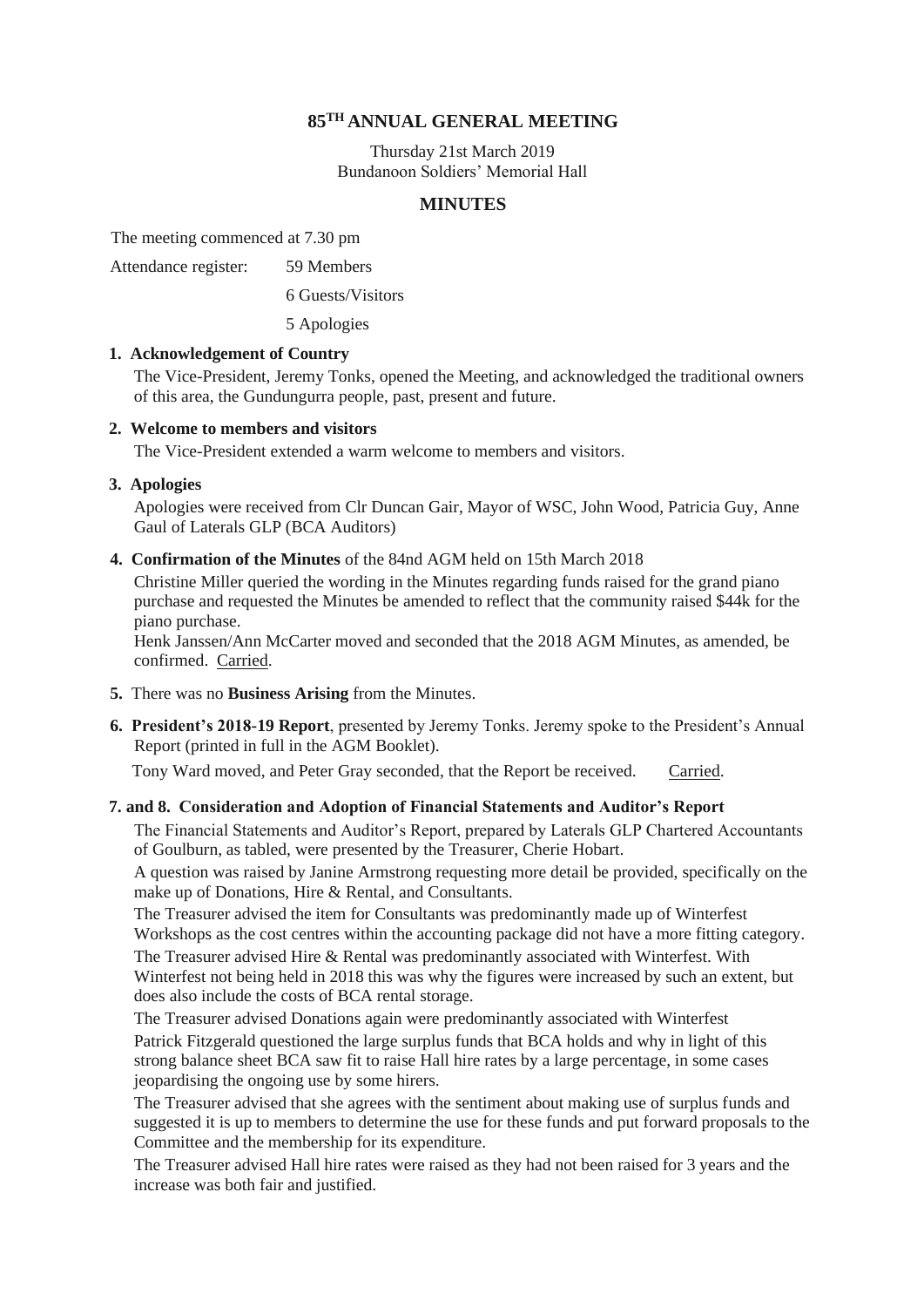Pat Brennan asked for detail on upcoming Garden Ramble expenditure and reminded the membership of past proposals for expenditure on the Hall technology equipment which have not progressed.

Ralph Clark congratulated the Treasurer on a fine job in working with the sub committees and establishing a competent set of accounting records and practices for the BCA. Ralph also suggested that in future years the presentation of a Balance Sheet style Treasurer's Report to support the Auditor's report may assist the membership in understanding more detail of the BCA's financial position. Ralph also opined that the increase of Hall hire rates by 100% was not justified. Ralph also requested the incoming Committee ensured that decisions be brought to the BCA General Meetings rather than decided by the Committee in isolation.

Janine Armstrong proposed an amendment to point 7 of the AGM agenda to read "Auditor's Report, Financial Statement with greater Detail".

Peter Brown argued that the Auditor's Report should remain unchanged, but a Financial Report should be prepared to support the Auditor's Report to give the increased detail being sought.

The Treasurer voiced agreement with Peter Brown's recommendation.

Huw Kingston queried the state of the BCA accounting system and whether the additional detail existed that was being sought. The Treasurer advised that, yes, the level of detail requested was at hand within the system and should any member wish to review this detail, that detail could likely be furnished within 48 hours.

Peter Gray agreed with previous comments about the Auditor's Report being a simple overview only and the preparation of a Financial Report would assist and that all detail was available in the accounting system.

The Vice President asked that the Treasurer's Report be accepted. Andy Carnahan/Andrea Ward moved and seconded that the Treasurer's Report for 2018, as tabled, be accepted. Carried. The Vice President asked that the Auditor's Report be accepted. Peter Brown/Stuart Reid moved and seconded that the Auditor's Report for 2018, as tabled, be accepted. Carried.

#### **9. Consideration and Adoption of Sub-Committee Annual Reports**

These were contained in the AGM booklet which had been tabled.

John Pryce-Jones queried why the Garden Ramble did not furnish a Sub Committee report. The Vice President apologized for the omission of the Garden Ramble report from the booklet. Nancy Lovato/Ann Rocca moved and seconded that the 2018-19 Sub-Committee Annual Reports, as tabled, be received. Carried.

### **10. Election of BCA Officers and Committee for 2018-19**

The Vice-President advised all positions are declared vacant. The Vice President advised that a formal withdrawal of nomination for committee had been received from Elizabeth Cranny. The Vice President asked the standing candidates whether there were any other withdrawals from nomination. Lucy Bainger and Gillian Brennan advised that they were no longer standing as the number of nominations, without their inclusion, filled the positions.

The Vice President vacated the chair and called on Clr Ian Scandrett to conduct the elections. Nominations had been received for the following positions:

| $President - nil$       |                       |
|-------------------------|-----------------------|
| Vice President $-$ nil  |                       |
| $T$ reasurer – nil      |                       |
| $S$ ecretary – nil      |                       |
| Committee members       |                       |
| Anton Baggerman         | Ann Rocca             |
| Peter Brown             | <b>Anthony Strong</b> |
| Peter Gray              | Jeremy Tonks          |
| <b>Christine Miller</b> | Andrea Ward           |
| <b>Stuart Reid</b>      |                       |

Clr Ian Scandrett invited candidates to stand as their names were called.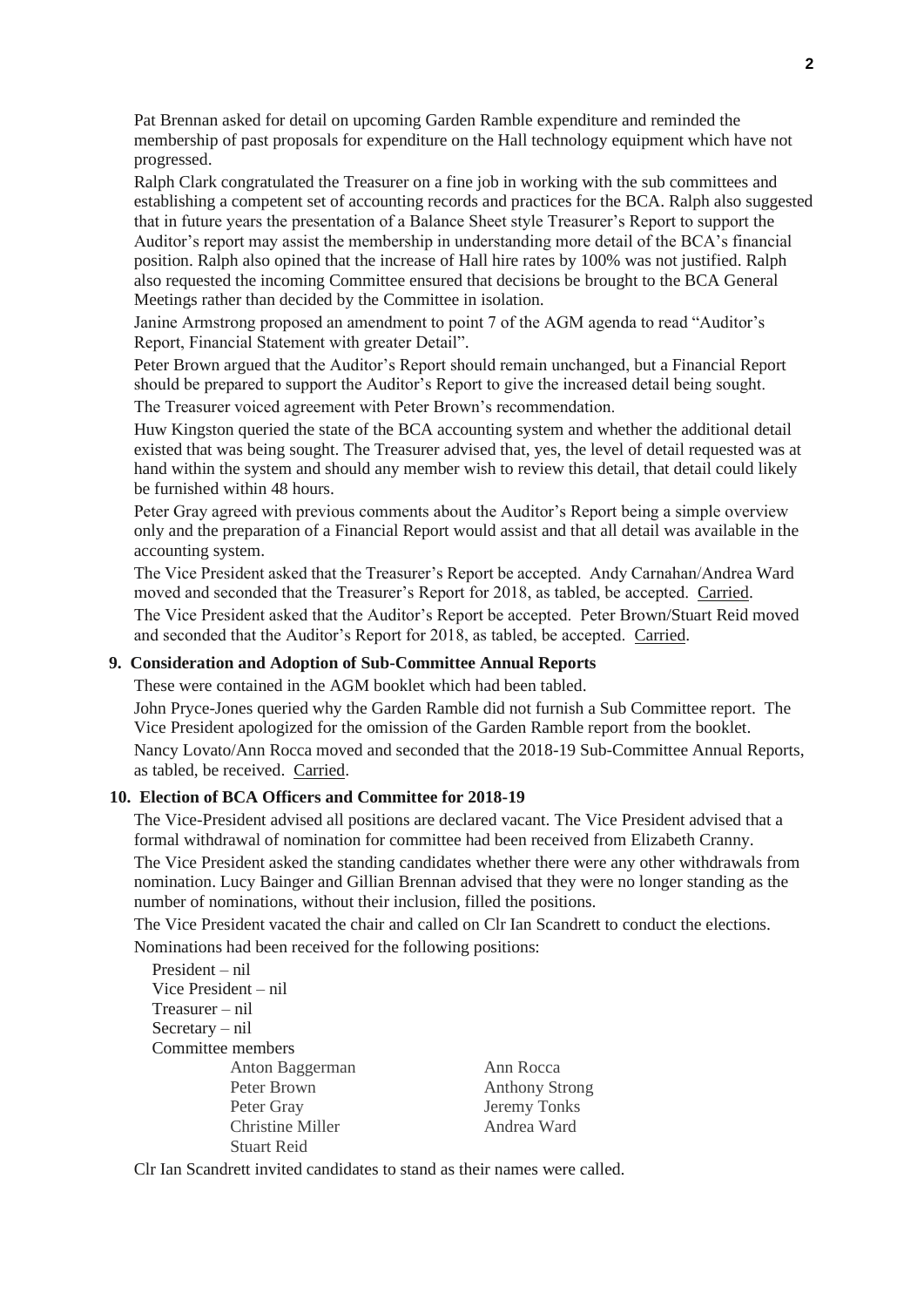Clr Ian Scandrett advised that, as there were 9 nominees for 9 positions, he declared all nominees duly elected.

Following the declaration, committee member Jeremy Tonks resumed the role of chairman.

### **11. Confirmation of Sub-Committee Convenors for 2019-20**

Jeremy Tonks thanked Convenors.

Geoff McCubbin advised his name had been misspelt in the list of Sub-Committee Convenors. John Pryce Jones asked why the Garden Ramble Sub-Committee and Convenor were not listed in the list. Jeremy Tonks apologised for the oversight.

John White/Pam Davies moved and seconded that the Sub-Committee Convenors be accepted for 2019-20. Carried

### **12. Appointment of Auditor**

Peter Brown/Tony Ward moved and seconded that Grant Pearce of Laterals GLP Chartered Accountants be appointed as the Association's Auditor for 2019-20. Carried.

#### **13. Appointment of Public Officer**

A late withdrawal was put forward for the nomination of Public Officer. It was the decision of the meeting to leave this to the first Committee meeting to resolve.

#### **14. Any Other Business**

Christine Miller pointed out that the Minutes of the last AGM advised members that former President Geoff Duncan was unwell. Christine Miller advised that Geoff Duncan is very unwell and tabled a Get Well card for signing by members.

Christine Miller bought to the attention of the Meeting the strength of the Bundanoon community and advised that by her count Bundanoon had more than 50 active groups spread across BCA, sporting, interest, land care and many other categories, and this should be congratulated and celebrated.

Clr Ian Scandrett thanked, on behalf of the WSC Councillors, the outgoing BCA Committee for their hard work and commitment to BCA over the previous 12 months.

The Meeting closed at 8.15 pm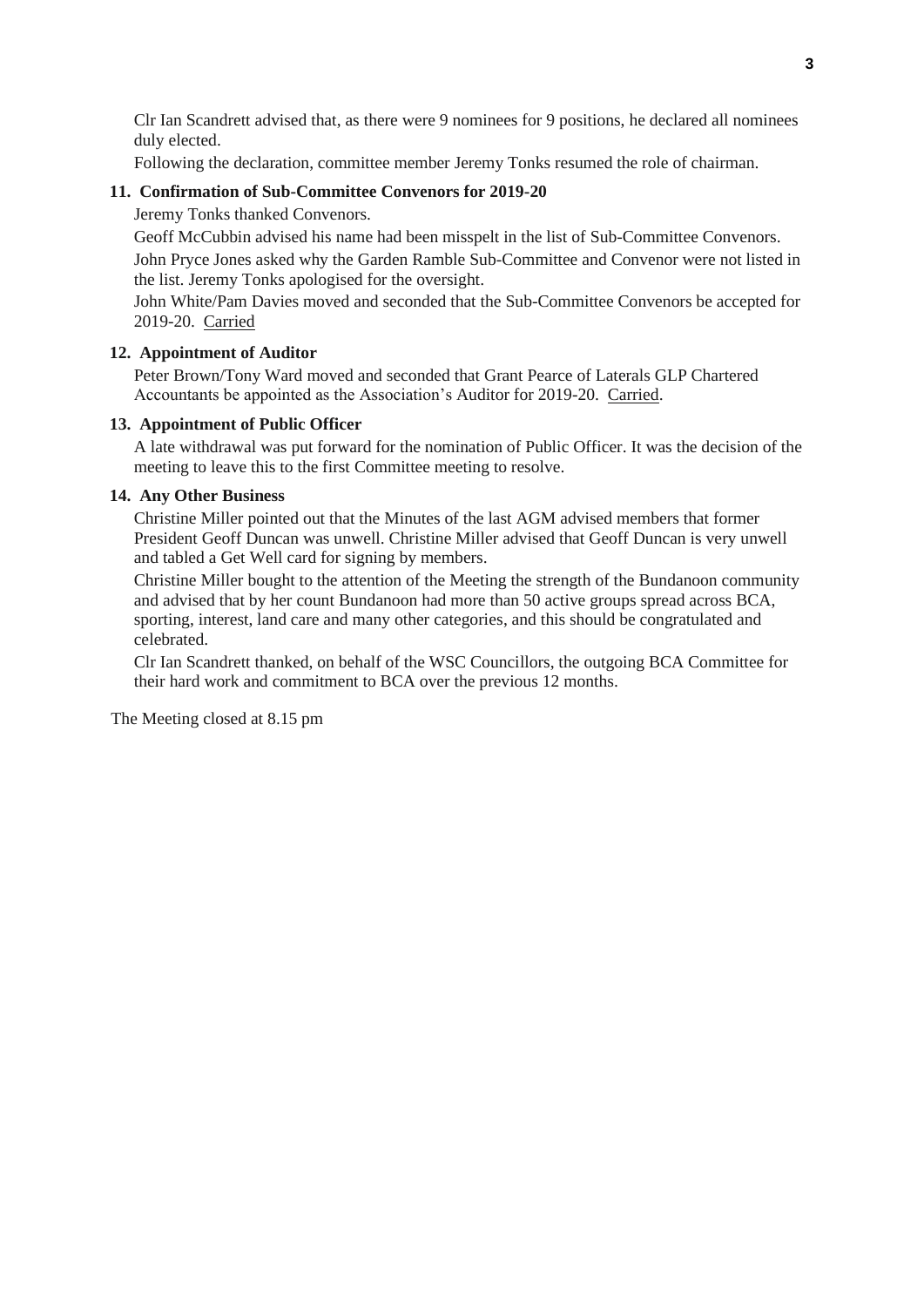# Proposed changes to BCA Constitution by FOUR special resolutions at the 2021 BCA Annual General Meeting

Annual General Meetings provide an opportunity to present special resolutions to members.

The BCA Constitution was last updated in 2016 and four minor amendments are proposed for the 2021 Annual General Meeting.

To pass each resolution it must be passed by a majority of three-quarters of Members attending the meeting, with each attending member able submit up to five proxies on behalf of other Members. Each resolution must be provided to Members within twentyone days of the Meeting.

Each change is presented as a separate resolution. If any or all resolutions are passed, the updated Constitution is submitted to NSW Department of Fair Trading along with a processing fee of \$53.00.

The BCA Constitution is based on an adapted version of the NSW Fair Trading Model Constitution and the first two changes bring our constitution into alignment with the Model Constitution.

The first is to remove the requirement for members to be over eighteen and the second to clarify that the BCA is non-profit.

The third change is to provide constitutional authority and clarity that to participate in BCA activities, membership is required.

The fourth is to use the preferred term Subcommittee instead of the non-preferred term Sub-Committtee.

The four resolutions follow, along with background notes.

All resolutions have been discussed and refined by the BCA Committee and we endorse the resolutions to members.

Peter Gray President For the BCA Committee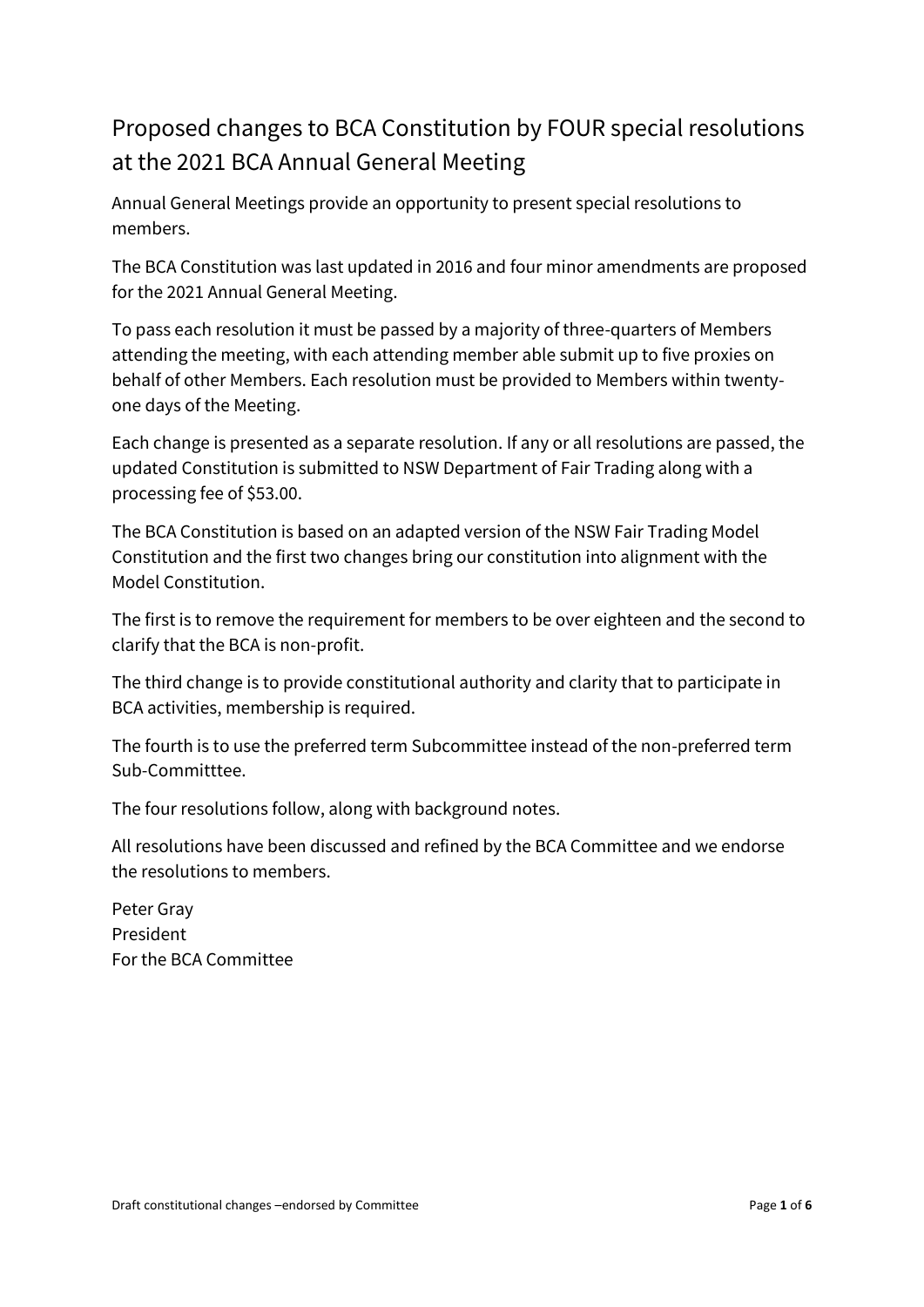# Special resolution Number One

# Remove the requirement for ordinary members to be over the age of eighteen.

**Background** – the current BCA Constitution precludes members from being under eighteen years of age. This excludes an important section of our community from being active members of the Association.

The NSW Fair Trading Model Constitution, which the BCA Constitution used as its basis, no longer has the requirement for members of an association to be over eighteen. It does however not permit members under eighteen to vote at general meetings.

Ordinary members under eighteen will not be able to be on the Committee or hold Office Bearer positions. Under the NSW Associations Incorporation Act 2009 No 7, there is a requirement that all office bearers must be over eighteen. (ref Division 1, section 28 (2)).

As the BCA Committee also delegates authority to act to Subcommittees, members of Subcommittees under 18 years of age are also excluded from acting under delegated authority.

**Committee Recommendation**: The Committee recommends this resolution is adopted.

**Resolution**: that the words "and they are over the age of eighteen (18)" are deleted from the last sentence of Section 2.1 Eligibility, 2.2.1 Membership of the BCA, a new section 3.14.5 is added **Members under 18 years of age** as below and new section 3.13.2 **Members under 18 years of age** is added to 3.13 Delegation by Committee to Subcommittees as below.

## **2.2.1 Membership of BCA**

Membership shall be open to:

- *(a.)* all residents of Bundanoon NSW, and
- *(b.)* all owners of property in Bundanoon NSW, and
- *(c.)* all owners/operators of businesses in Bundanoon NSW, and
- *(d.)* people with a particular interest in or a connection with Bundanoon through their involvement in the community.

provided (1) they complete a membership form and pay any and all initial and recurring fees as decided by BCA, and (2) their membership has not been suspended or cancelled.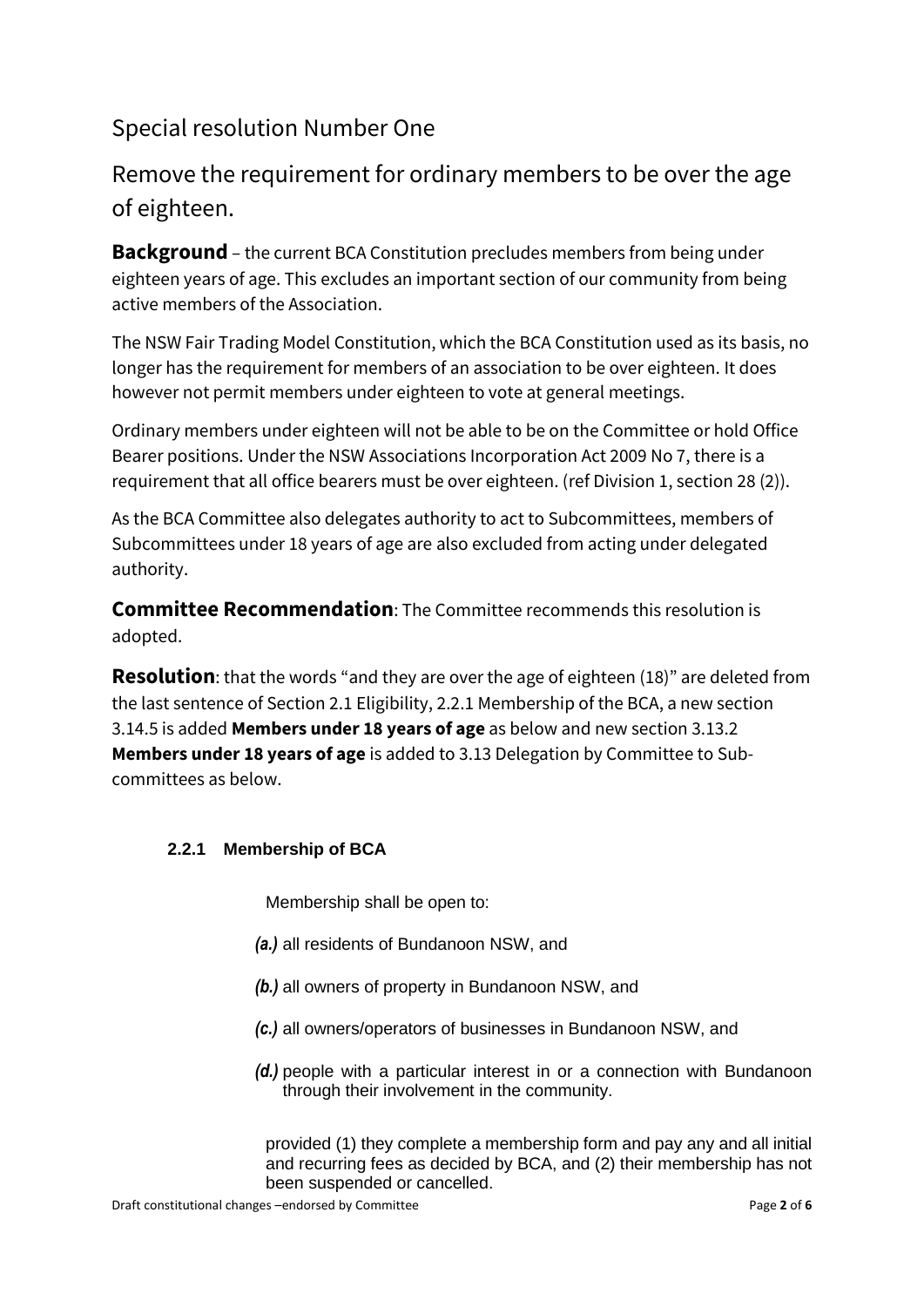### **3.14 VOTING AND DECISIONS**

### **3.14.5 Members under 18 years of age**

A member is not entitled to vote at any general meeting of the association if the member is under 18 years of age.

### **3.13 DELEGATION BY COMMITTEE TO SUB-COMMITTEE**

### **3.13.2 Members under 18 years of age**

This delegation excludes any subcommittee member under 18 years of age.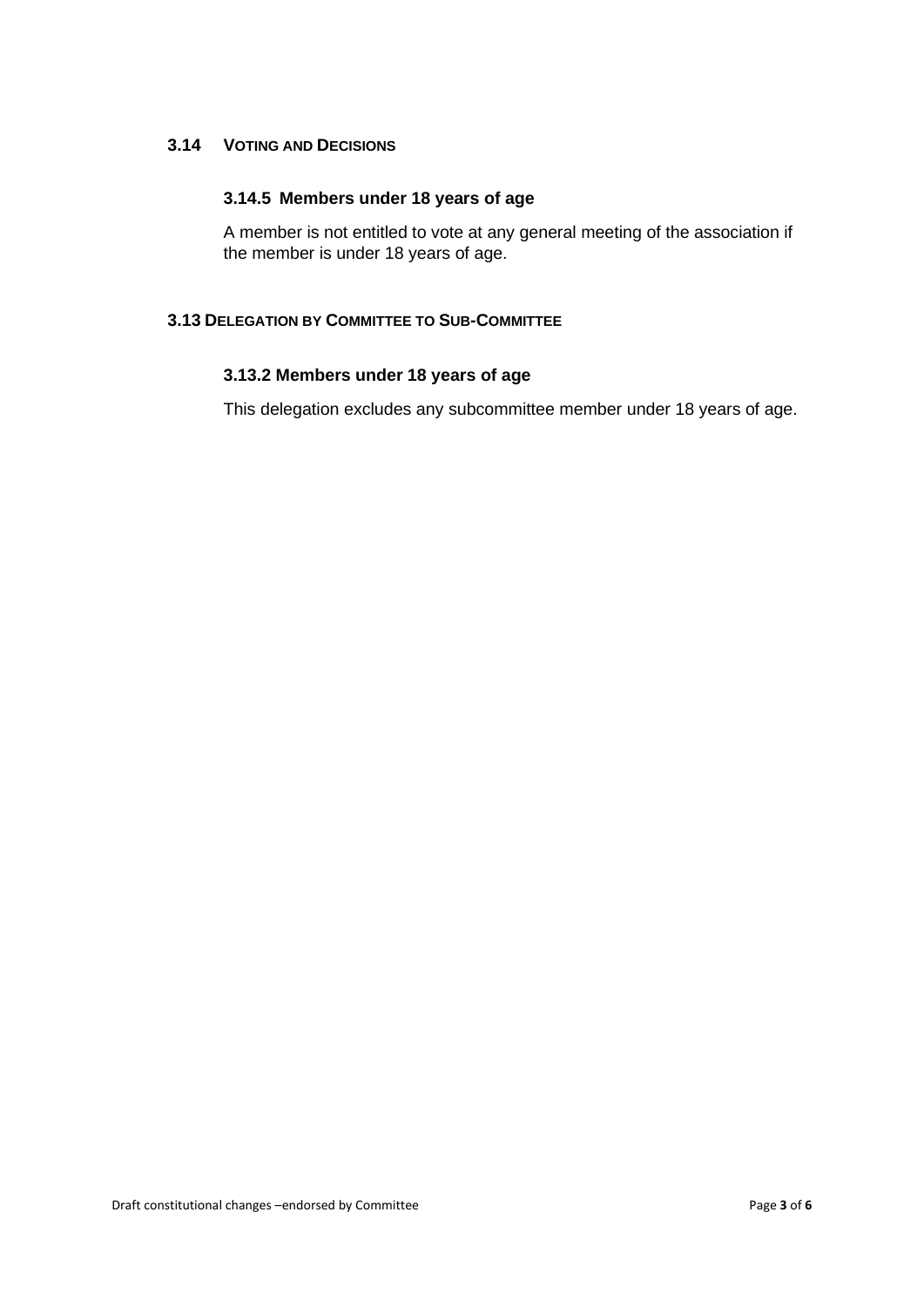## Special resolution Number Two

## Add new section to clarify the Not-For-Profit basis of the BCA.

**Background** – although it is generally understood, the current BCA Constitution does not make clear that the Association is not for profit.

The NSW Fair Trading Model Constitution, which the BCA Constitution used as its basis, includes a statement in the Constitution that the Association is Not-For-Profit.

This change better aligns the BCA with the NSW Fair Trading Model Constitution. It assists with grant proposals and other submissions to make constitutionally clear the BCA is a not-for-profit Incorporated Association.

**Committee Recommendation**: The Committee recommends this resolution is adopted.

**Resolution**: that a new section 5.2 ASSOCIATION IS NON-PROFIT is added to Section 5 MISCELLANEOUS as below

## **5.2 ASSOCIATION IS NON-PROFIT**

Subject to the Act and the Regulation, the BCA will apply its funds and assets solely in pursuance of the objects of the association and must not conduct its affairs so as to provide a pecuniary gain for any of its members.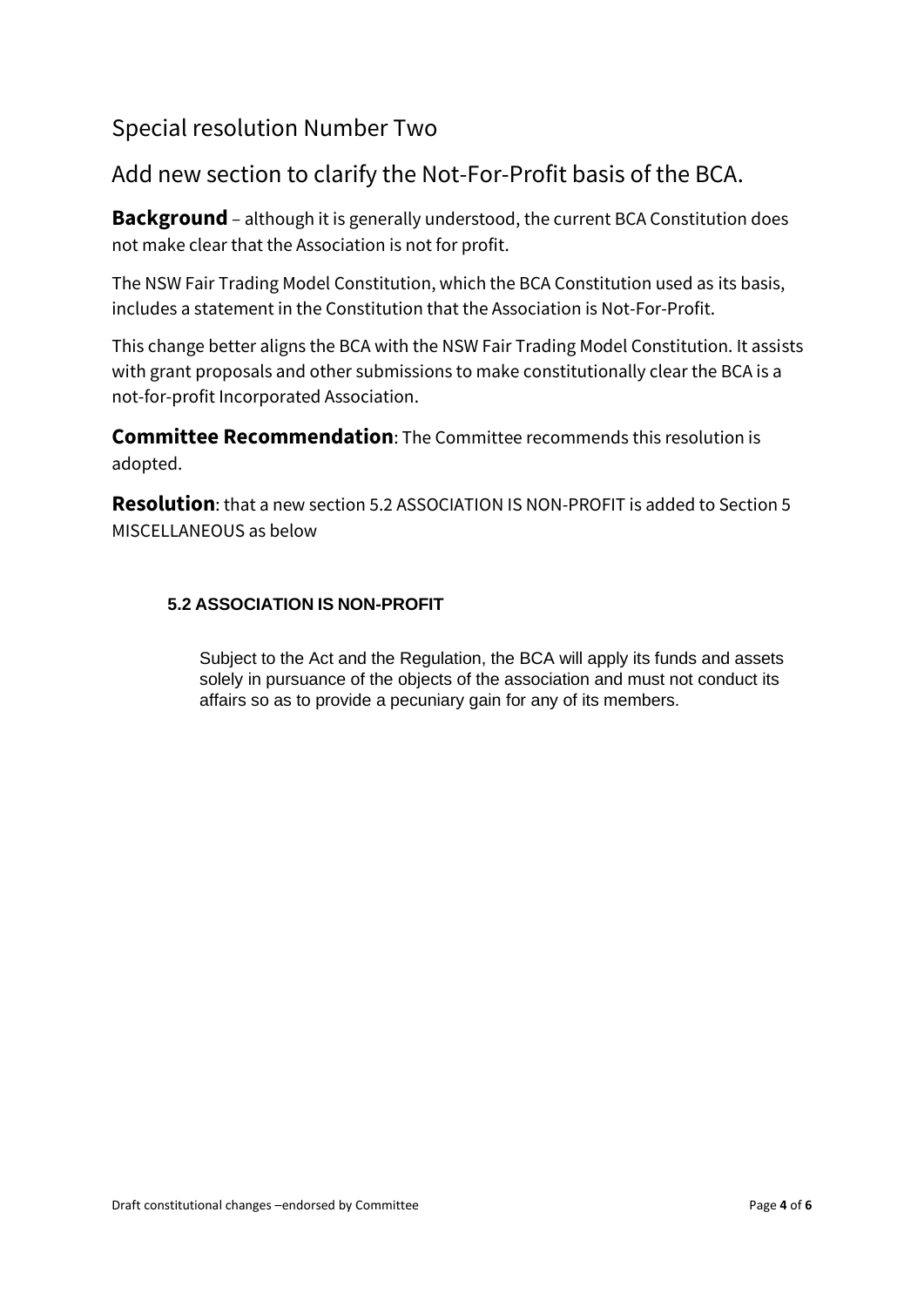## Special resolution Number Three

# Add new section to clarify membership of subcommittees requires general membership of the BCA.

**Background** – although it is generally expected, there is no specific wording in the current Constitution that membership of a BCA subcommittee requires membership of the BCA. This has caused some minor confusion in subcommittees, even though it is in the instruments of delegation for each subcommittee.

Subcommittees provide many opportunities for participation in community events. It includes free use of the Hall and the resources of the BCA. Some activity convenors may wish to provide a short trial period where membership is pending to enable people to assess if they wish to continue in the activity or group.

This resolution is not for events that are one-off events organised by the BCA or its subcommittee. For example, the performer at an event such as Music@10 or at Crash Test Drama would not be required to be a member.

**Committee Recommendation**: The Committee recommends this resolution is adopted.

**Resolution**: that a new section 2.1.7 under Membership is added as per the following wording:

## **2.1.7 Membership of subcommittees**

Where the BCA has subcommittees, whether an organising group, an activity group, or any other group, regular members of those subcommittees must be members of the BCA.